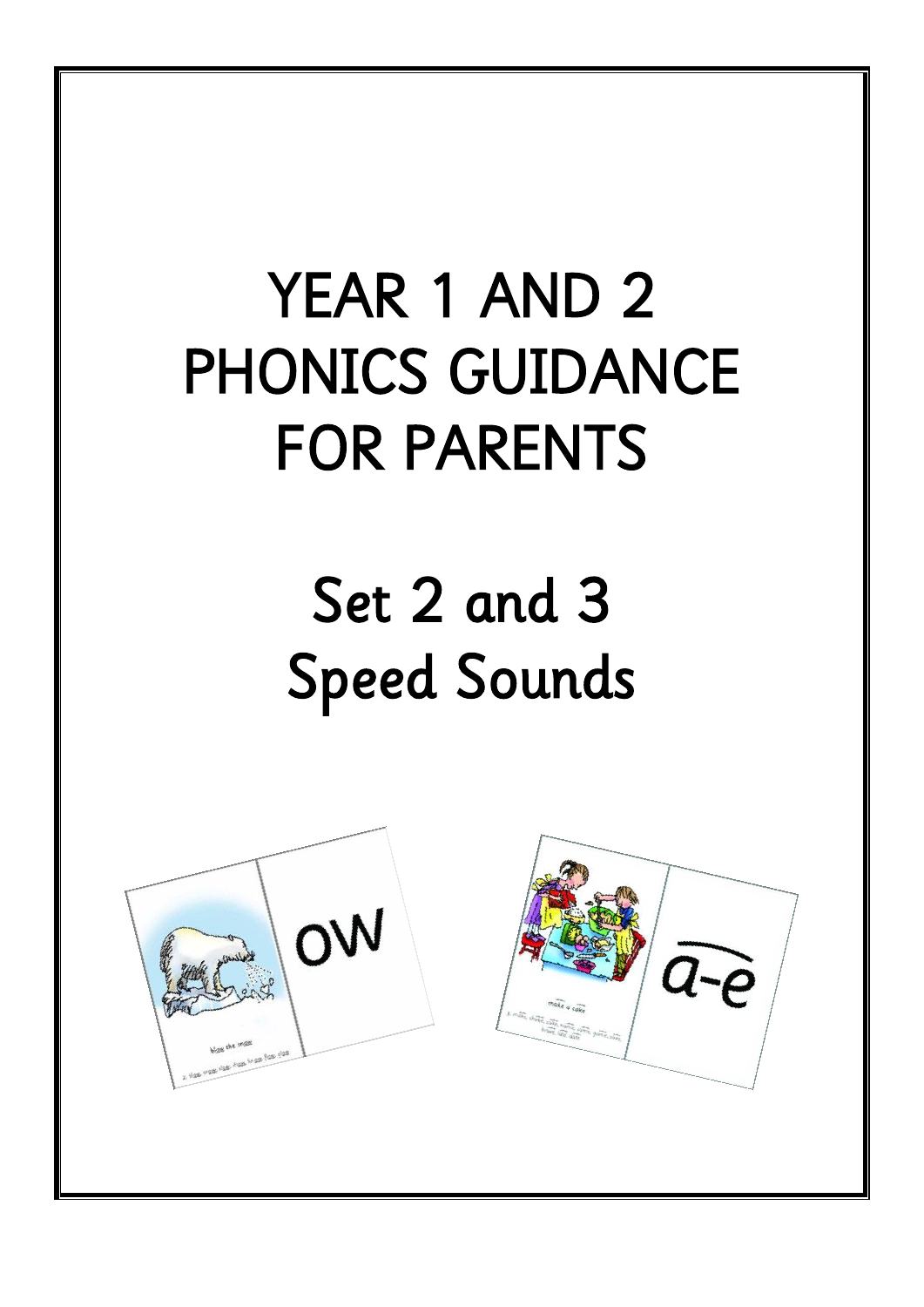The information in this booklet will explain the phonics teaching that your son / daughter will receive daily at school during their time in Years 1 and 2.

It also provides information on how you can help support your son's / daughter's phonics development at home.

If you need clarification or would like to know more about our phonics teaching, please make an appointment to speak to your son's /daughter's class teacher.

Thank you for your continued support.

The information written in this pamphlet has been gathered from a variety of sources, including: [www.oxfordowl.co.uk](http://www.oxfordowl.co.uk/) [www.oup.com/oxed/primary/rwi/forparents/](http://www.oup.com/oxed/primary/rwi/forparents/) Read Write Inc. Phonics: Home More Phonics Flashcards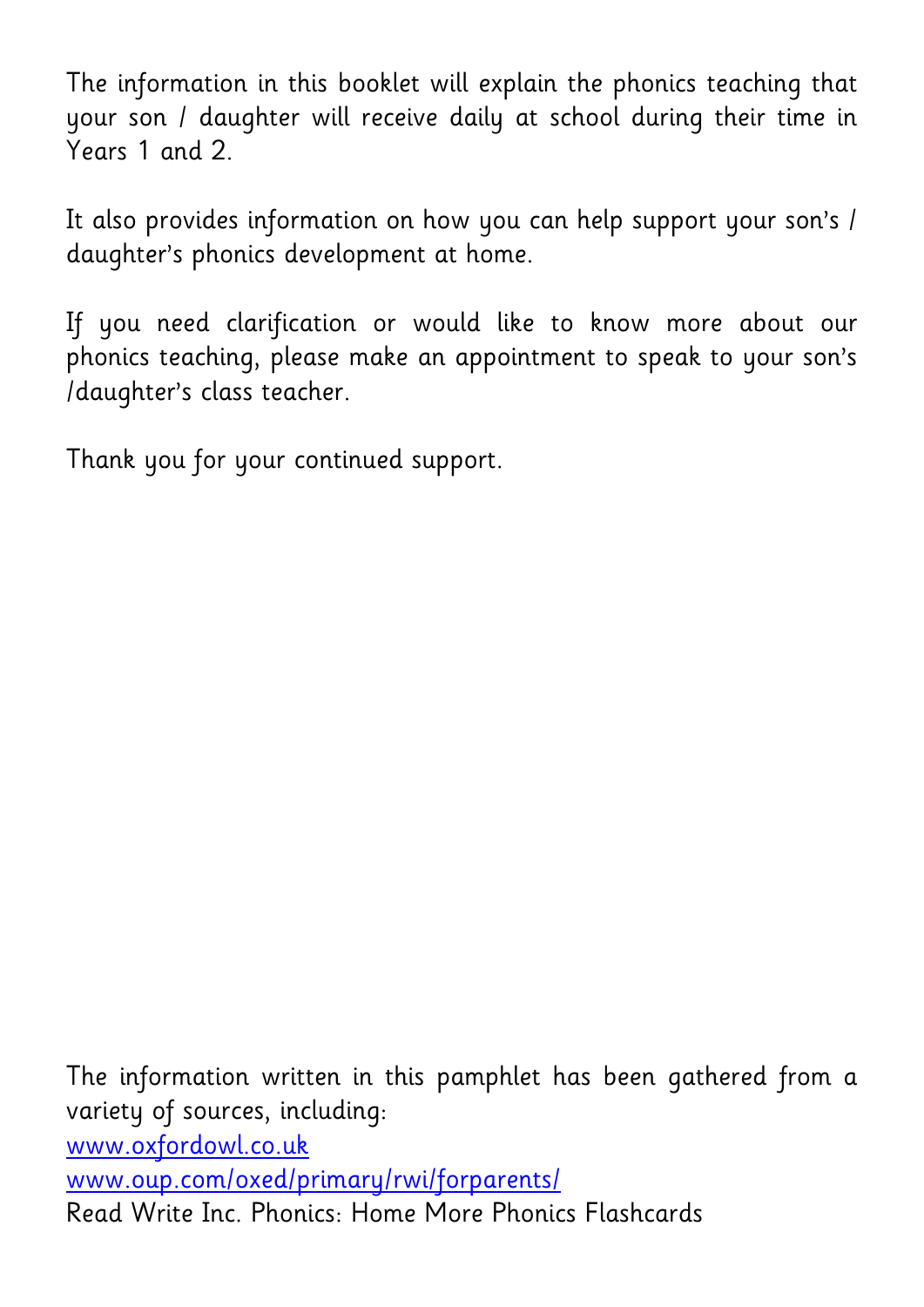Before your son/ daughter can start to read, s/he needs to learn to:

- say the sound that is represented by each letter or groups of letters
- sound out the word, e.g. c-a-t, sh-o-p, s-t-r-ee-t

#### What are speed sounds?

In Read Write Inc phonics the individual sounds are called 'speed sounds' – because we want your son/daughter to read them effortlessly.

#### What are 'speed sounds' Set 1, Set 2 and Set 3?

Set 1: In Reception your son/daughter learnt the sounds below by sight. They also learnt how to blend them together to read words e.g.  $c-a-t \rightarrow cat$ .

m, a, s, d, t, i, n, p, g, o, c, k, u, b, f, e, l, h, sh, r, j, v, y, w, th, z, ch, qu, x, ng, nk

#### Set 2

(The long vowel sounds.) In Year 1 your son/daughter will progress to learning their Set 2 sounds in the Autumn Term and Set 3 sounds (reading only) in the Spring Term.

There are 12 Set 2 'speed sounds' that are made up of two or three letters which represent just one sound, e.g. ay as in play, ee as in tree and *igh* as in high. It is important that your son/daughter does not pronounce these as 2 or 3 separate sounds. When your son/daughter sees the 'speed sound' letters together in a word, s/he must say just one sound for these letters.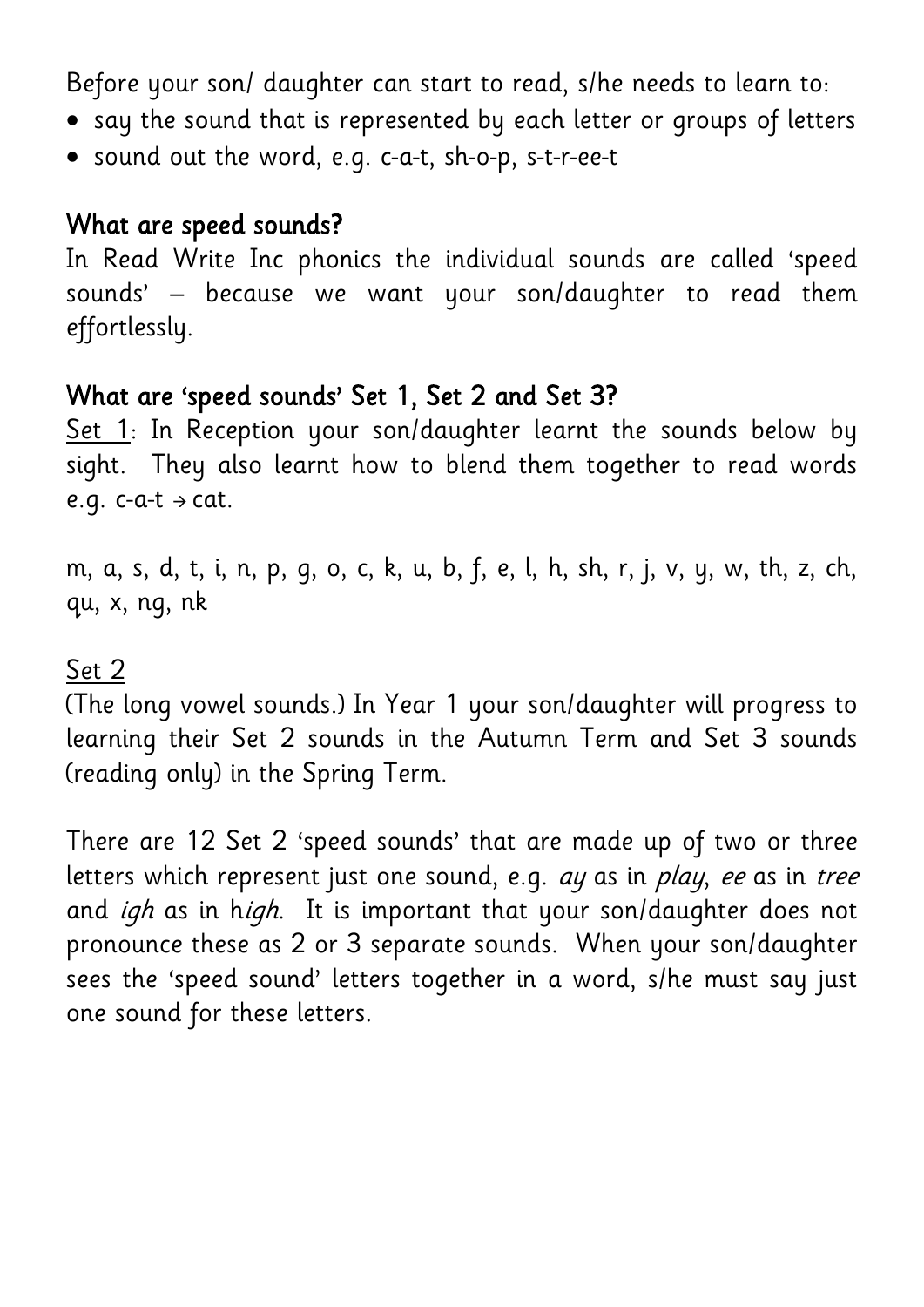When your son/daughter learns their Set 2 sounds in school they will learn:

- $\bullet$  the letters that represent a speed sound e.g.  $ay$
- a simple picture prompt linked to the 'speed sound' and a short phrase to say e.g. may I play

Every speed sound has a list of green words linked to it, so your son/daughter can 'sound out' and 'sound blend' words containing the new speed sound they have just learnt, for example s-p-r-ay  $\rightarrow$  spray.

| <b>ay</b> : m <u>ay</u> I pl <u>ay</u>     |
|--------------------------------------------|
| <b>ee</b> : what can you s <u>ee</u>       |
| <b>igh</b> : fly h <u>igh</u>              |
| ow: bl <u>ow</u> the snow                  |
| <b>00</b> : p <u>oo</u> at the z <u>oo</u> |
| <b>oo</b> : look at a book                 |
| <b>ar</b> : start the car                  |
| <b>or</b> : shut the door                  |
| air: that's not fair                       |
| <b>ir</b> : whirl and twirl                |
| <b>ou</b> : shout it out                   |
| <b>oy</b> : toy for a b <u>oy</u>          |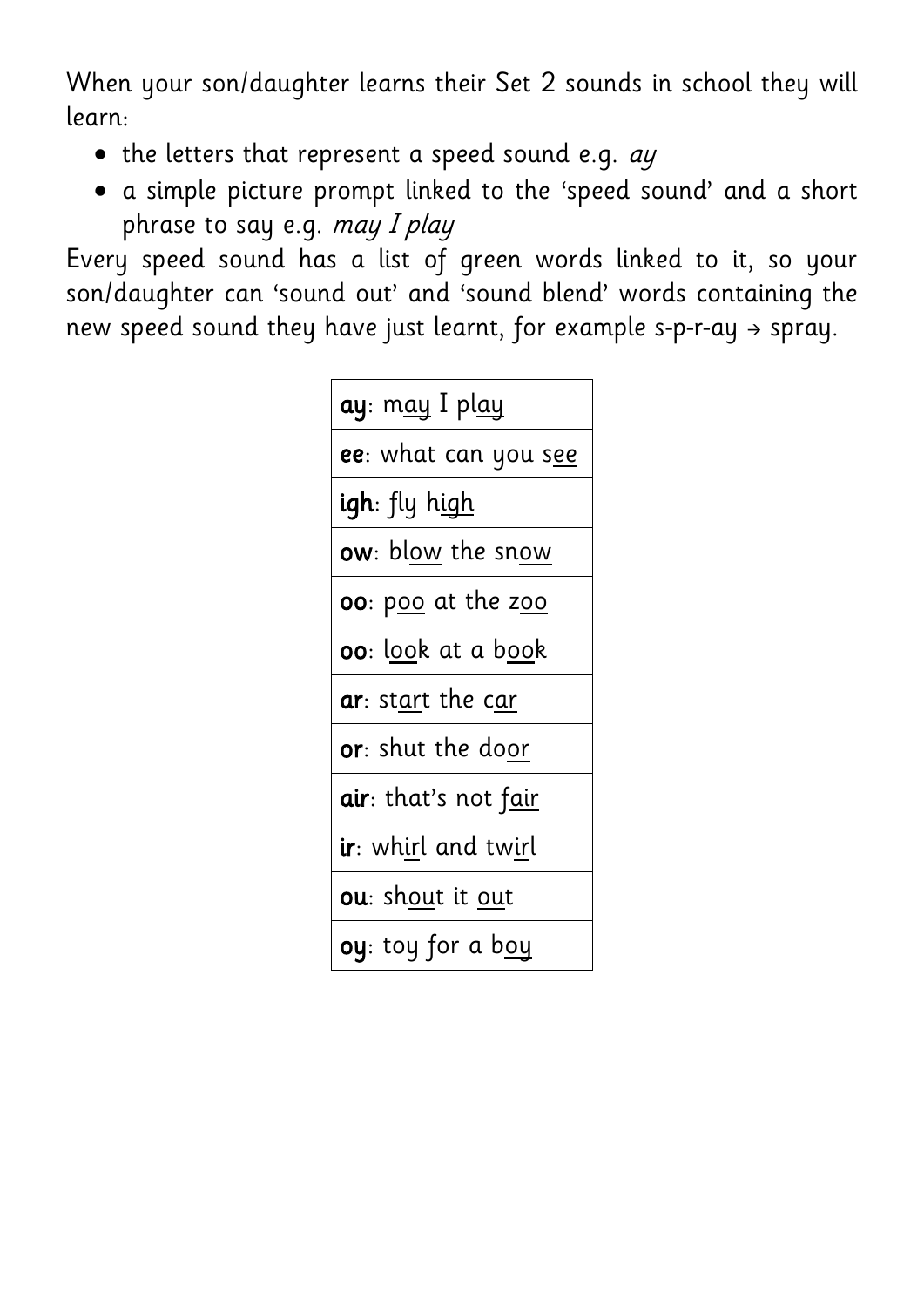Set 3

To date, your son/daughter will have learnt one way in which each long vowel sound is written (Set 2 sounds). When learning their Set 3 speed sounds they will be taught that there are more ways in which the same sounds are written, e.g. ee as in tree and ea as in tea.

Set 3 speed sounds reading will be taught for most of Year 1 and Set 3 'speed sounds' spelling during Year 2. It takes some time for this information to be fully understood by your son/daughter.

There are 20 Set 3 'speed sounds' that are made up of two or three letters which represent just one sound, e.g. ea as in tea, ow as in cow and *are* as in care. As before, it is important that your son/daughter does not pronounce these as 2 or 3 separate sounds. When your son/daughter sees the 'speed sound' letters together in a word, s/he must say just one sound for these letters.

When your son/daughter learns their Set 3 sounds in school they will learn:

- the letters that represent a speed sounds e.g. ea
- a simple picture prompt linked to the 'speed sound' and a short phrase to say e.g. cup of tea

Every speed sound has a list of green words linked to it, so your son/daughter can 'sound out' and 'sound blend' words containing the new speed sound they have just learnt, for example s-p-oil  $\rightarrow$  spoil.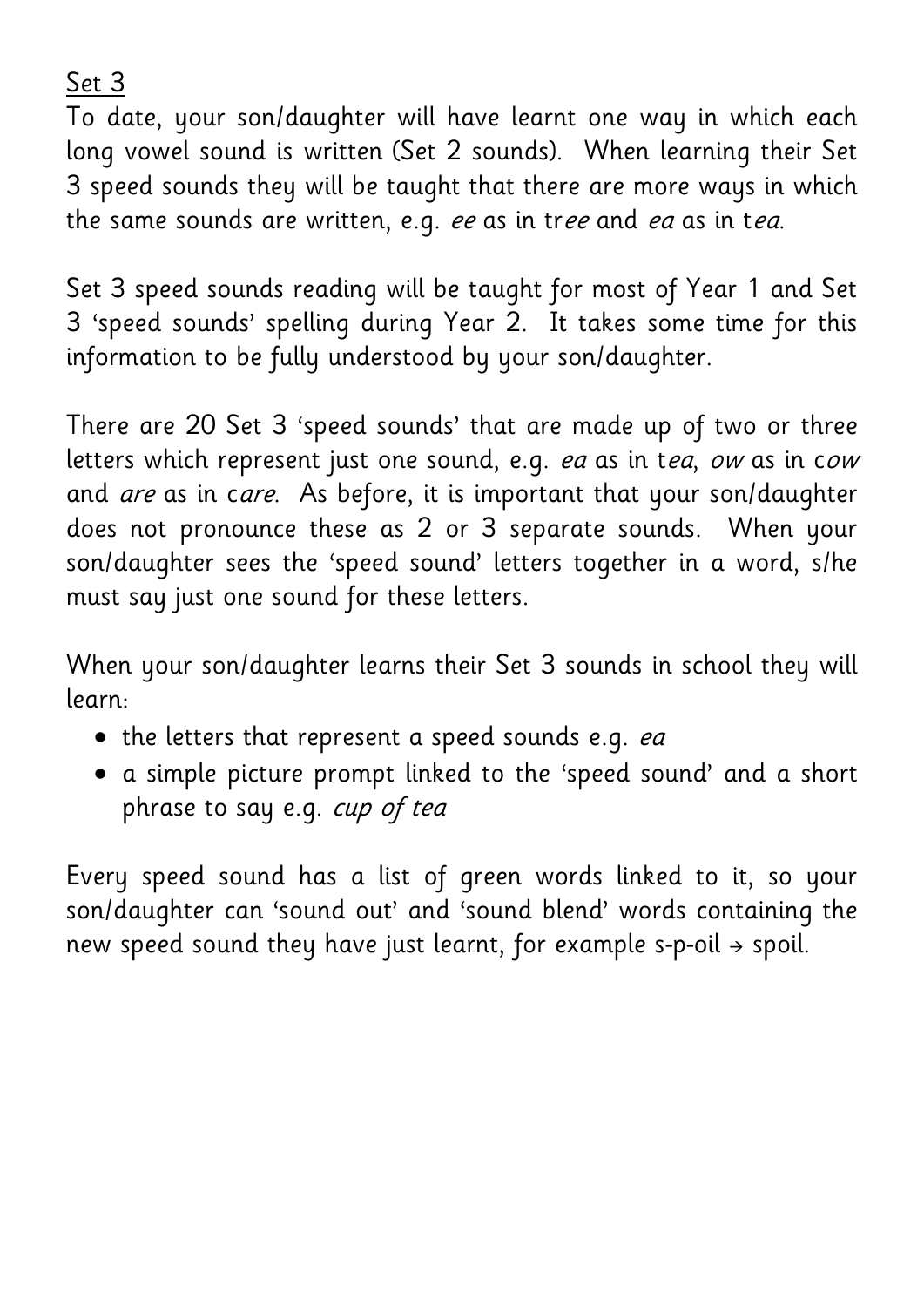

It is important that the speed sounds are practised in the correct order. The table above shows you, at a glance, the order of the sounds.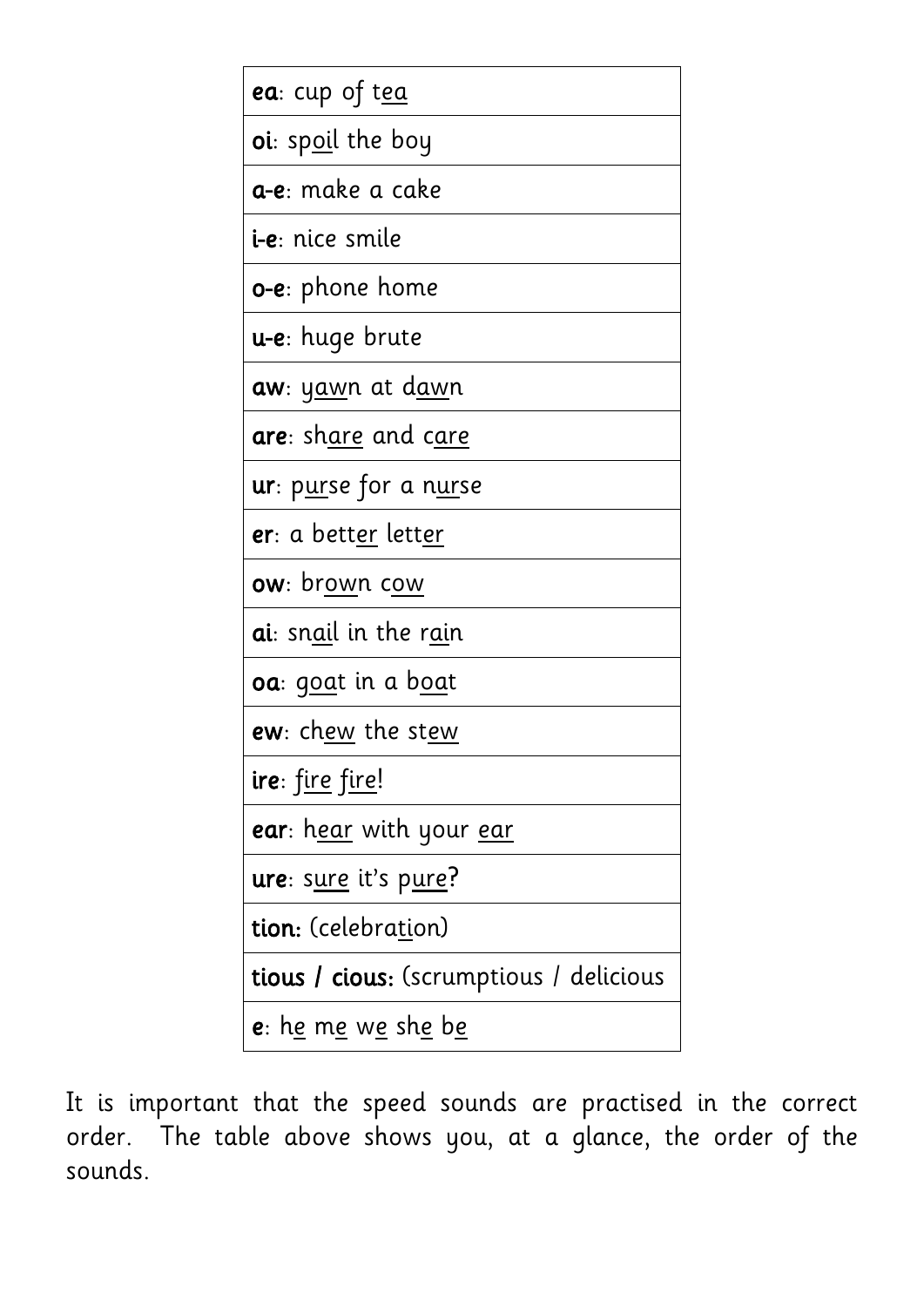## What are green words?

'Green words' are words which your son/daughter will be able to 'go ahead' and read as they are made up of the speed sounds that s/he will have learnt.

# RESOURCES FOR HOME USE

## Read Write Inc. Phonics: Home More Phonics Flashcards

We do not normally recommend buying flashcards for home use. However, we make an exception with these. They are great cards linked to the phonics scheme we do in school. You could use them with your son/daughter during their time in Year 1 and 2.



They retail at £6.99 However, you can order them from Amazon with free postage for less than £5.

# [www.oxfordowl.co.uk/](http://www.oxfordowl.co.uk/)

A great website that has lots of useful information on it to help you with supporting your son's/daughter's maths and reading development.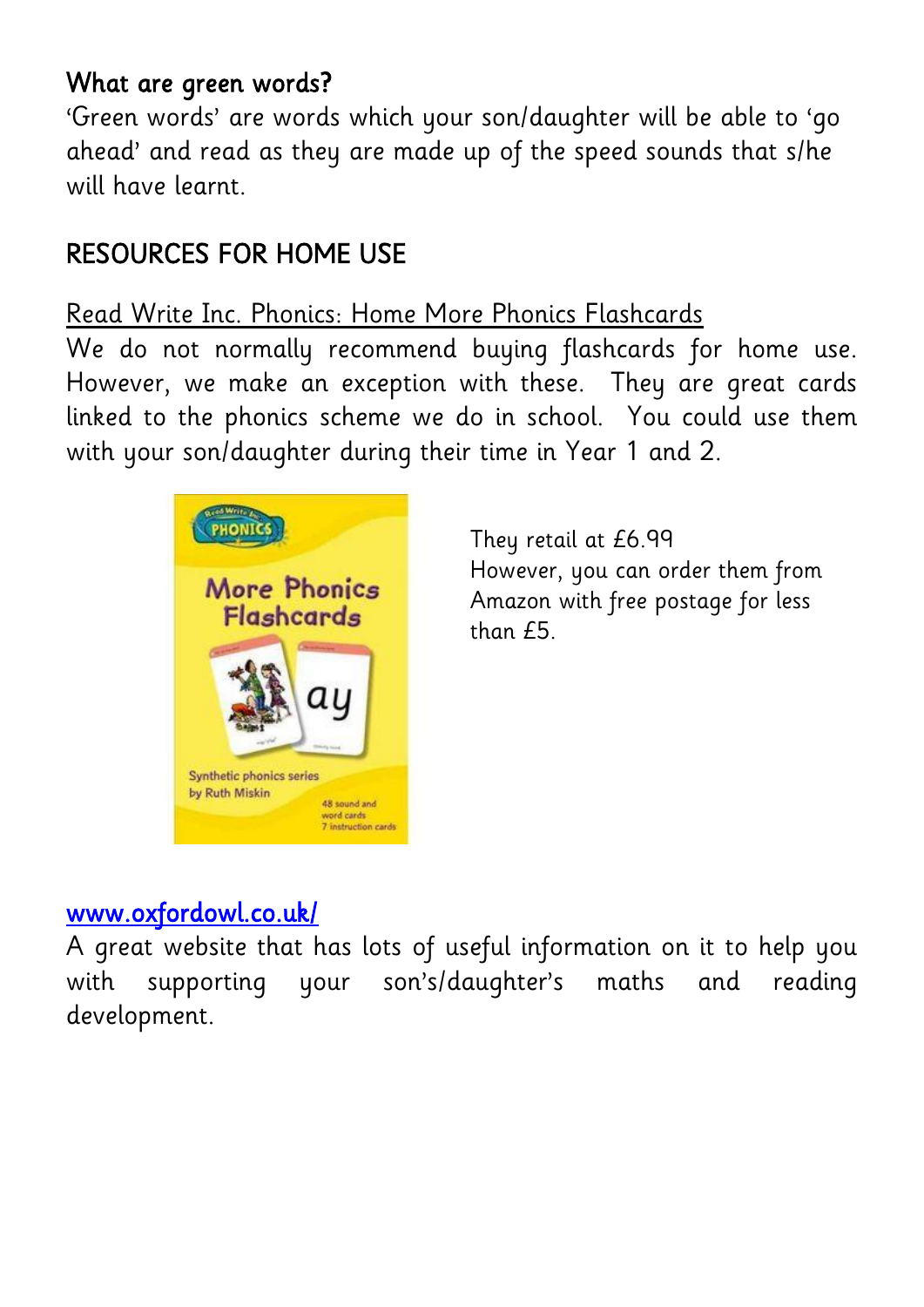## ACTIVITIES TO DO AT HOME WITH YOUR CHILD

You will need a pack of Set 2 and 3 Speed Sound cards (see resources for home).

Practise Set 2 'speed sounds' in the Autumn Term (Year 1) and start practising Set 3, (Year 1) Spring Term onwards. (Please continue to practise Set 2 sounds as well during the Spring and Summer Terms).

### How to practise Set 2 speed sounds

When you practise your son's/daughter's Set 2 'speed sounds', you either have to stretch or bounce it.

Example of how to practise the stretchy speed sound ay (as in play)

- look at the picture side stretch *aaaaay*
- stretch the sound and say the phrase *aaaay, may I play?*
- repeat the phrase  $ay$ , may I play?
- $\bullet$  look at the letter side say  $ay$
- green words encourage your son/daughter to 'sound out' and 'sound blend' the words containing the speed sound they have just practised e.g. t-r-ay  $\rightarrow$  tray

Example of how to practise the bouncy speed sound oo (as in b-oo-k)

- look at the picture side bounce the sound and say oo-oo-oo
- bounce the sound and say the phrase *00-00-00*, Look at a book
- repeat the phrase oo, Look at a book
- look at the letter side say oo
- green words encourage your son/daughter to 'sound out' and 'sound blend' words containing the speed sound they have just practised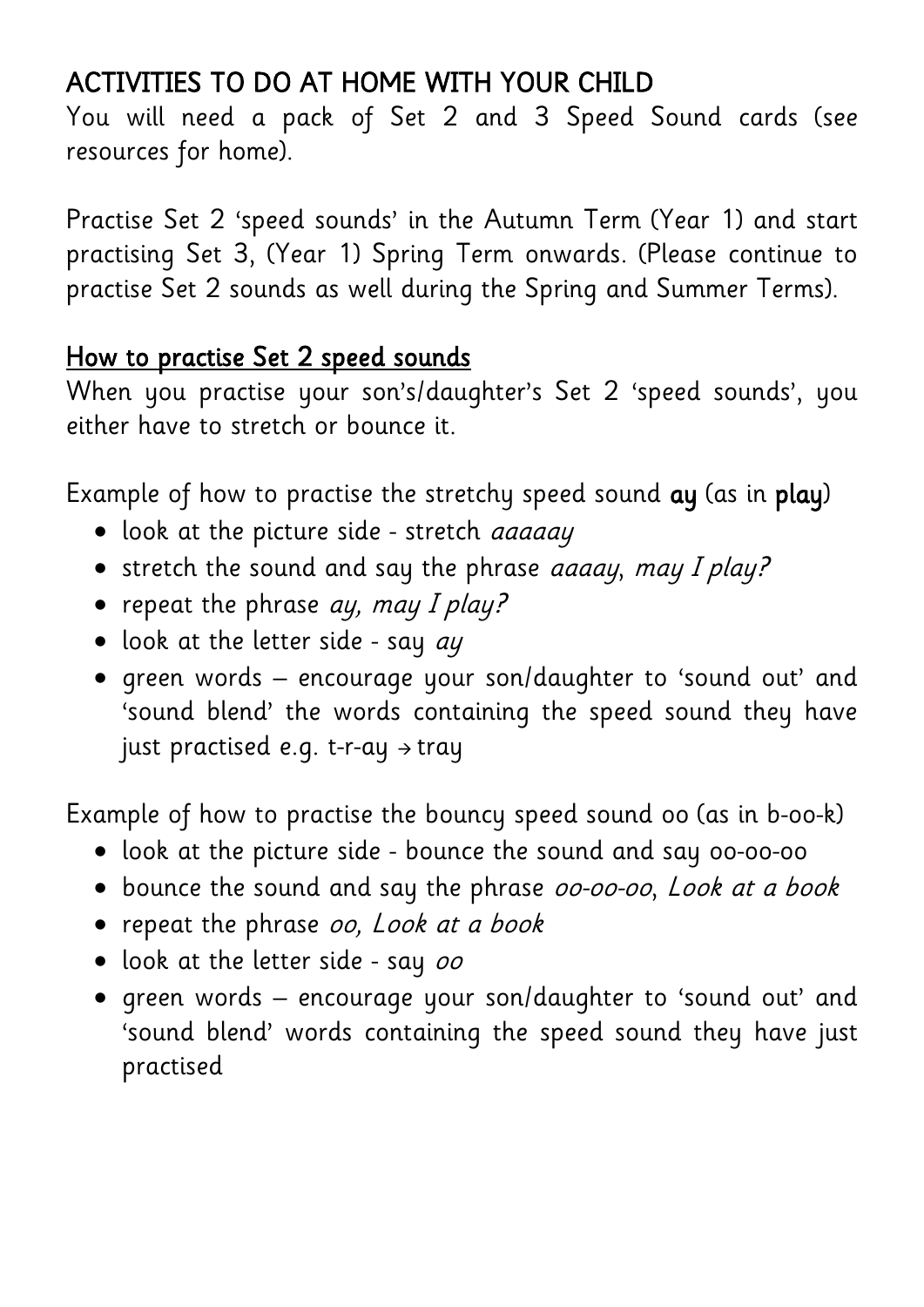Using the green word lists

- point to the sound as you 'sound out' each word e.g. p-l-ay or bl-ow. Be sure you don't add an intrusive 'uh' to the end of consonant sounds. Say  $p$  not  $puh$ ,  $s$  not  $sub$  etc
- repeat, getting faster each time
- in the end your son/daughter will be able to read them without sounding or blending

## GREEN WORDS TO PRACTISE AT HOME

Please do not practice all these words. Concentrate on one or two sounds at a time and when they know them, move on.

12 words a night is ample. Encourage your son/daughter to highlight them when they can read them without sounding.

# Set 2 Sounds

| day  | must  | may  | way    | vest   | spray |
|------|-------|------|--------|--------|-------|
|      |       |      |        |        |       |
| see  | stop  | been | green  | sleep  | box   |
|      |       |      |        |        |       |
| high | night | shop | fright | rock   | might |
|      |       |      |        |        |       |
| snow | dress | slow | show   | crisps | flow  |
|      |       |      |        |        |       |
| too  | jump  | mood | fool   | fish   | spoon |
|      |       |      |        |        |       |
| took | top   | book | shook  | foot   | sit   |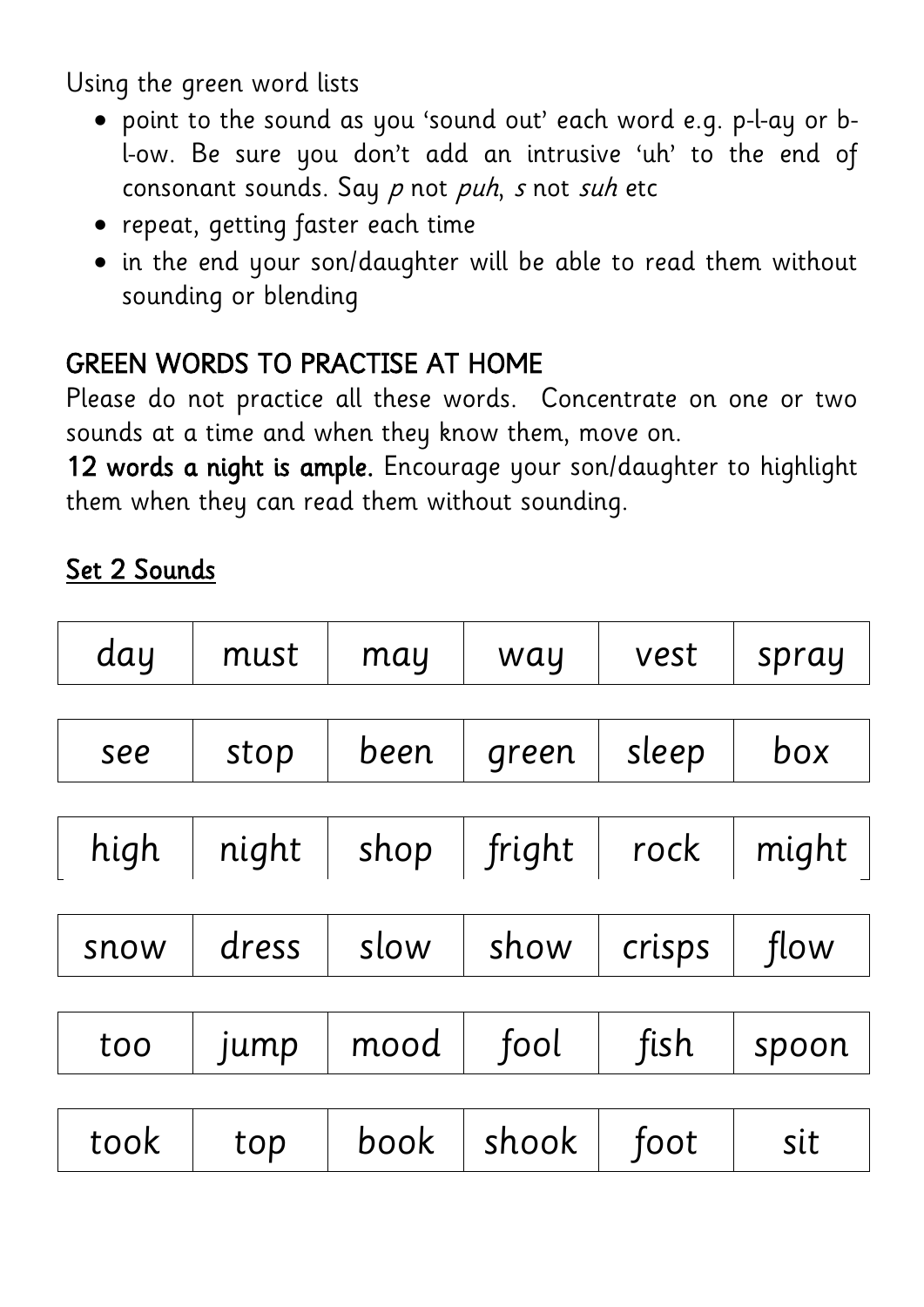| car   | think | star  | ship  | start | sharp |
|-------|-------|-------|-------|-------|-------|
|       |       |       |       |       |       |
| sport | sort  | thin  | worn  | black | horse |
|       |       |       |       |       |       |
| fair  | stair | bath  | air   | chair | has   |
|       |       |       |       |       |       |
| girl  | bird  | swing | whirl | chip  | dirt  |
|       |       |       |       |       |       |
| out   | mouth | swim  | dog   | round | found |
|       |       |       |       |       |       |
| toy   | boy   | sad   | this  | enjoy | got   |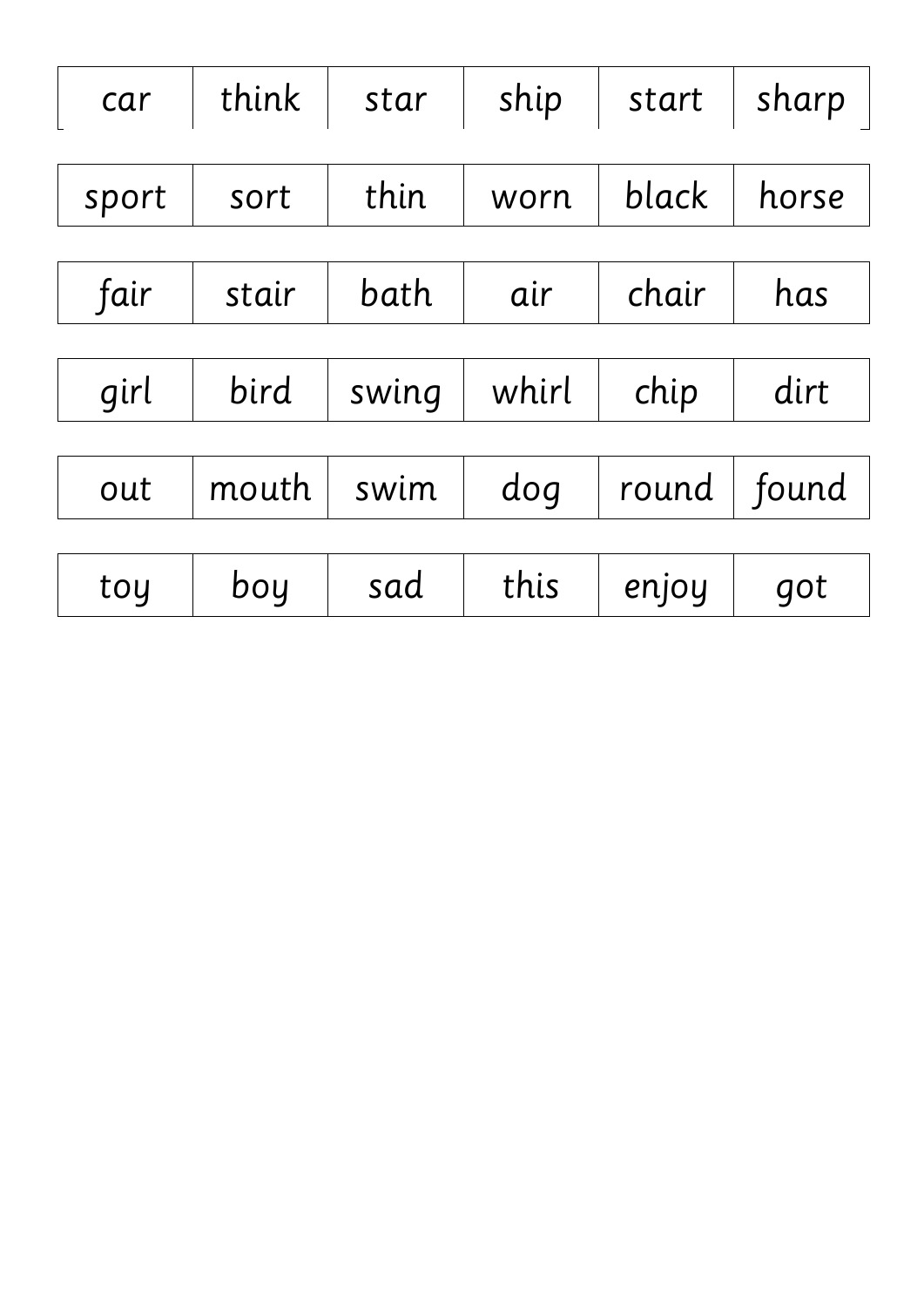How to practise Set 3 speed sounds

Remember, only practise Set 3 speed sounds once your son's/ daughter's knowledge of the Set 2 'speed sounds' is secure. Your son/daughter should know all the Set 2 sounds and the letters that represent them without having to rely on the picture prompt.

Example of how to practise Set 3 'speed sounds'

- Review the similar sound from the Set 2 cards e.g. show the ee, what can you see speed card say – ee sound
- Hold up the letter side of the new speed sound e.g. show the ea letter card say  $-ea$ 
	- ask your son/daughter to repeat the sound ea
- Hold up the picture side of the speed sound card e.g. say the phrase ea, cup of tea. Repeat
- Show your child both sides of the card your son/daughter must say either ea or ea, cup of tea depending on which side you show

Some cards have three different spellings e.g. ir in bird, ur in burn, and er in fern. It is important you do not introduce all the sounds together for the first time. For the ir 'speed sound', practise ir and ur first and then practise er.

Practise the Set 3 speed sounds in these groups. Those in bold are from Set 3, those not in bold, your son/daughter will have learnt in Set 2.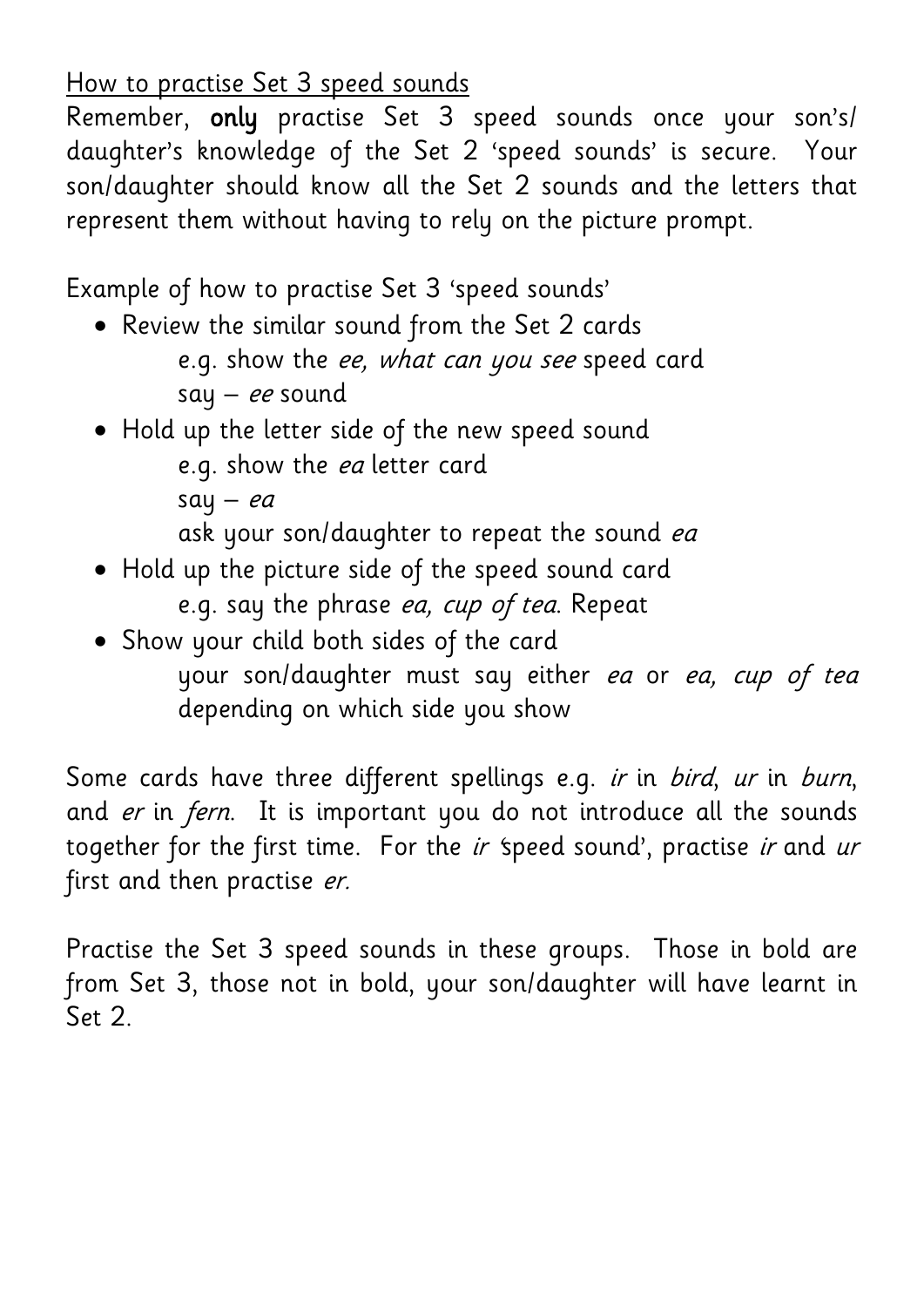oy and oi ay and a-e (as in make) igh and i-e (as in smile) ow and o-e (as in home) oo and u-e (as in huge) or and aw air and are ir and ur ay and a-e and ai ow and o-e and oa oo and u-e and ew ire ure tion cious/tious

## Set 3 Sounds

Please do not practice all these words until your son/daughter knows all their Set 2 sounds. Concentrate on one sound at a time and when they know it, move on. 6 words a night is ample. Encourage your child to highlight them when they can read them without sounding.

| eat   | tea   | need  | dream ' | seat  | sleep |
|-------|-------|-------|---------|-------|-------|
|       |       |       |         |       |       |
| join  | toy   | voice | choice  | noise | enjoy |
|       |       |       |         |       |       |
| make  | shake | play  | name    | brave | tray  |
|       |       |       |         |       |       |
| shine | white | light | smile   | like  | night |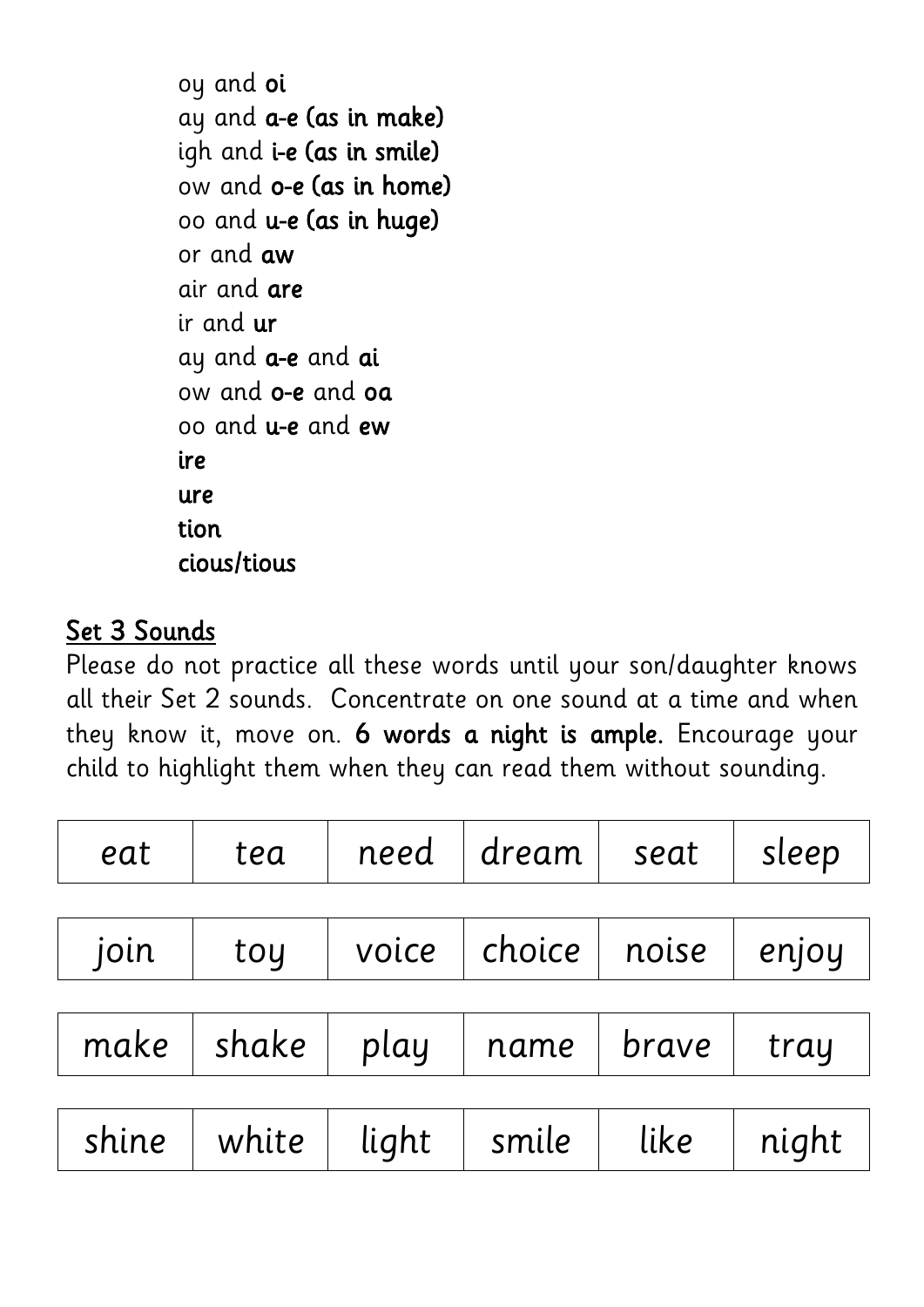| home | know  | rose   | spoke          | stole   | glow     |
|------|-------|--------|----------------|---------|----------|
| rude | rude  | mood   | brute          | moon    | excuse   |
| saw  | short | straw  | dawn           | horse   | claw     |
| care | share | stair  | flare          | square  | software |
| turn | slurp | third  | hurl<br>purse  |         | whirl    |
| over | turn  | better | weather        | bird    | corner   |
| howl | shout | down   | crowd<br>brown |         | found    |
|      |       |        |                |         |          |
| paid | snail | wake   | drain          | play    | stain    |
| toad | oak   | home   | cloak          | toast   | glow     |
| new  | knew  | fool   | tune           | drew    | grew     |
| fire | hire  | wire   | bonfire        | inspire | conspire |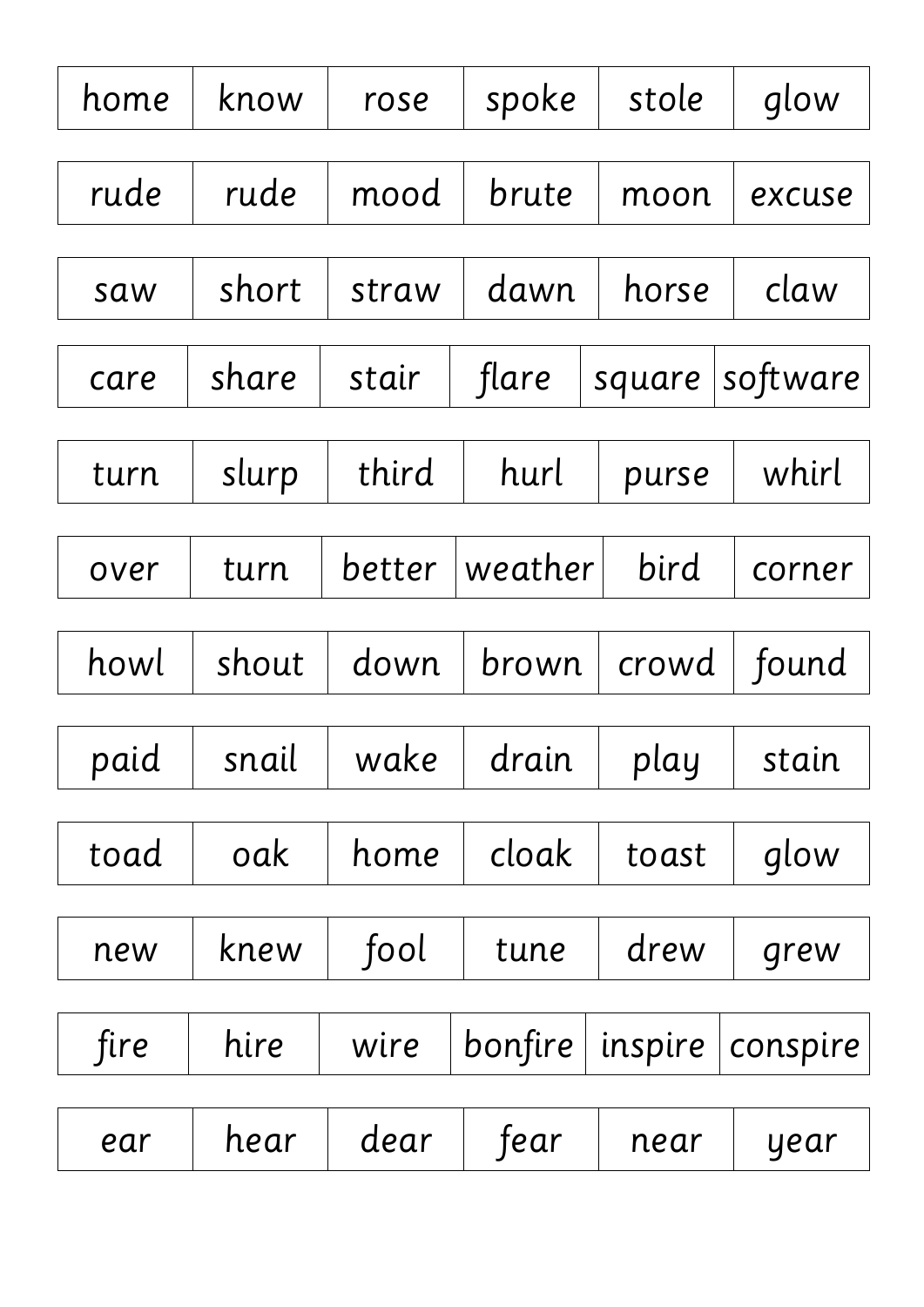| sure        |                                            | pure | cure |                | picture |     |            |    |  |
|-------------|--------------------------------------------|------|------|----------------|---------|-----|------------|----|--|
| tradition   |                                            |      |      | congratulation |         |     | attention  |    |  |
|             | celebration<br>exploration<br>conversation |      |      |                |         |     |            |    |  |
| precious    |                                            |      |      | delicious      |         |     | suspicious |    |  |
| scrumptious |                                            |      |      | ferocious      |         |     | vicious    |    |  |
| he          |                                            |      | we   |                | me      | she |            | he |  |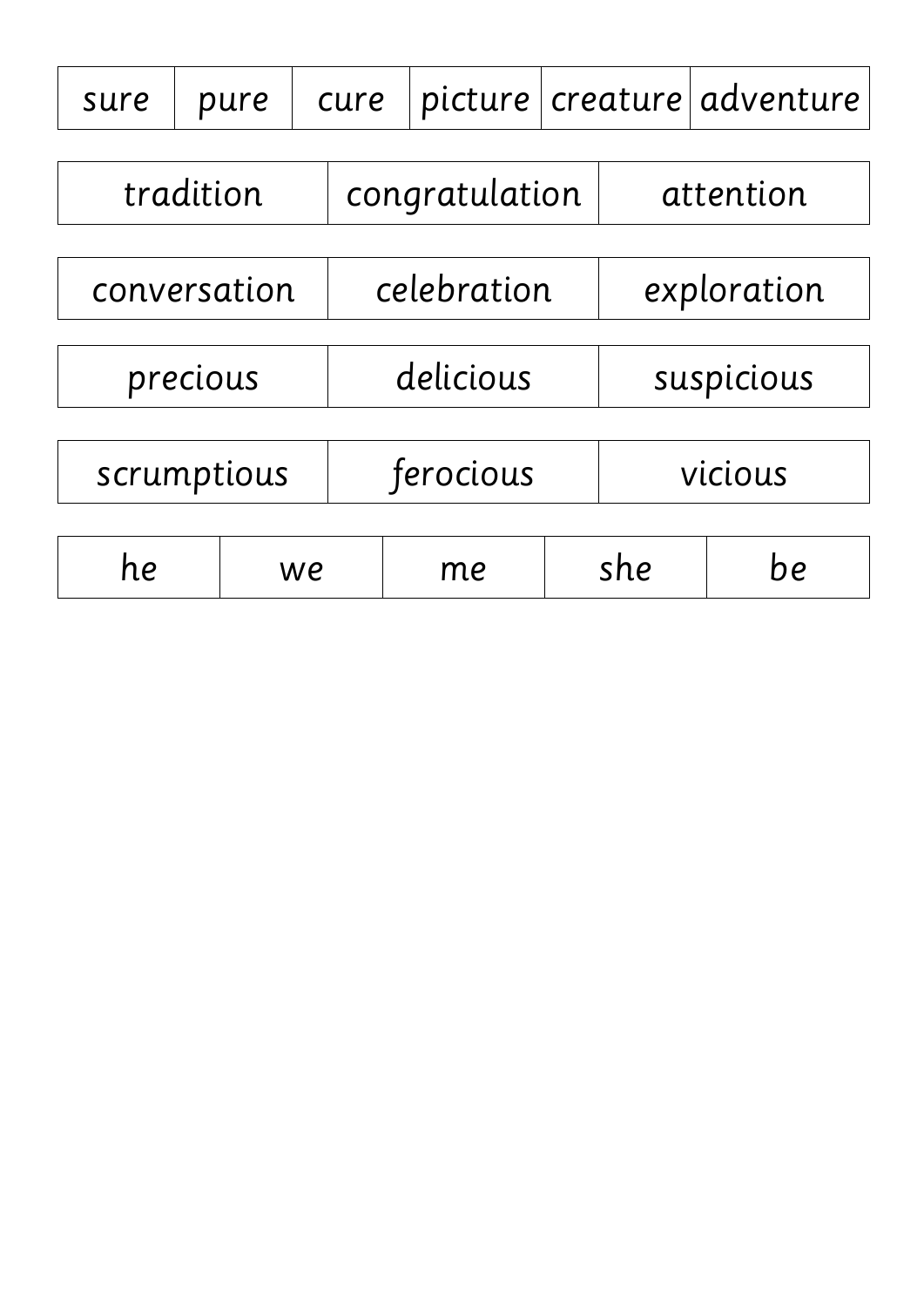# THE YEAR 1 PHONIC SCREENING CHECK

The phonics screening check will be taken individually by all children in Year 1, in England, from June 2012. It is designed to give teachers and parents, information on how your son/daughter is progressing in phonics.

## What is the phonic screening check?

There will be two sections in this 40-word check and it will assess phonics skills and knowledge learnt through Reception and Year 1.

## What will it check?

It will check that your son/daughter can:

- Sound out and blend sounds in order to read simple words.
- Read phonically [decodable](http://www.oxfordowl.co.uk/Question/Index/2#decodable) one-syllable and two-syllable words, e.g. cat, sand, windmill.
- Read a selection of nonsense words which are referred to as pseudo words.

[What are nonsense or pseudo words and why are they included?](http://www.oxfordowl.co.uk/Question/Index/9#section5) These are words that are phonically *[decodable](http://www.oxfordowl.co.uk/Question/Index/2#decodable)* but are not actual words with an associated meaning e.g. brip, snorb. Pseudo words are included in the check specifically to assess whether your son/daughter can *[decode](http://www.oxfordowl.co.uk/Question/Index/2#decodable)* a word using phonics skills and not their memory.

The pseudo words will be shown to your son/daughter with a picture of a monster and they will be asked to tell their teacher what sort of monster it is by reading the word. This not only makes the check a bit more fun, but provides the children with a context for the nonsense word which is independent from any existing vocabulary they may have. Crucially, it does not provide any clues, so your son/daughter just has to be able to *[decode](http://www.oxfordowl.co.uk/Question/Index/2#decodable)* it.